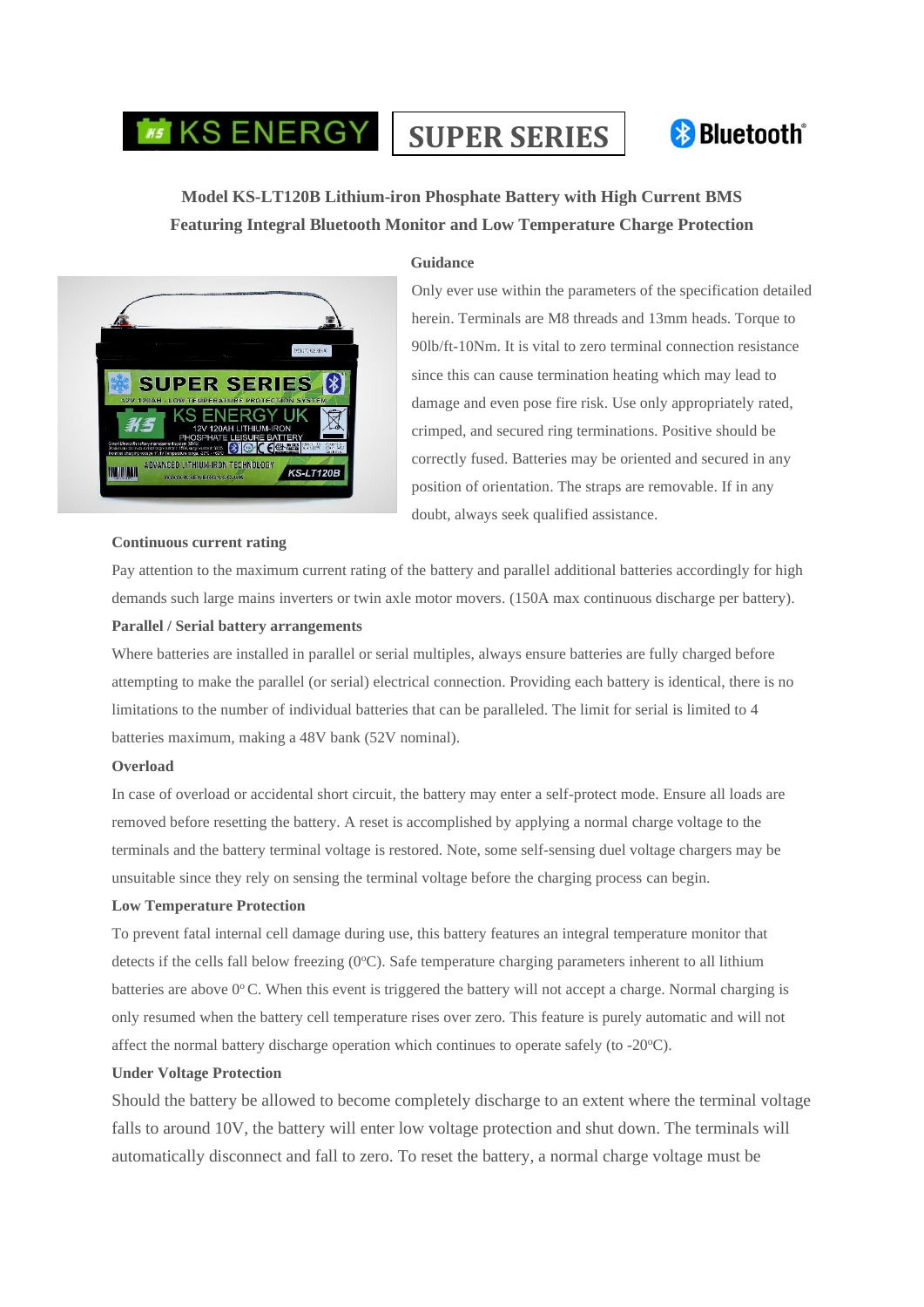applied to the terminals. A recharge should be performed as soon as practical, certainly within a few weeks to maintain cell integrity, avoiding possible longer-term discharge and irreversible cell damage. **Bluetooth Integral Monitor**

**(For more information see: <https://www.ksenergy.co.uk/bluetooth-lithium-battery-monitor> )** Overview: The feature is available using any Android® or Apple® device with Bluetooth® 4.0. Download the free KS Energy UK app to a compatible device from the Android® or Apple® store. Search for the app "KS ENERGY 1.0" The monitor is a state of charge (SOC) fuel gauge (coulomb counting). The SOC gauge selfcalibrates during cyclic use over time by noting the changing impedance, the low voltage cut-off activation point then gauging the total accumulated charge to a factor where the nominal charge voltage is reached and its tail current falls to a few percent of capacity, it can then maintain good accuracy.

Connecting Bluetooth: Turn on Bluetooth on your device. Open the app and accept the privacy requests. Each battery has a unique serial number (as labelled on the battery case). Ensure you are within a few meters of proximity to the battery. To connect, touch the top right-hand Bluetooth symbol, select connect and the batteries serial number. Note only a single battery can be connected to a single device at a time. When the Bluetooth signal is unpaired it goes into hibernation (drawing near zero power). Be aware that Bluetooth is a very low power signal and can be highly directional and susceptible to interference, which can lead to data dropout or sporadic data display. Sealed metal areas, metal foils, other devices and electrical interference can impair such signals.



The battery information within the application is essentially self-explanatory and an overview follows: Page 1 displays State of Charge (SOC) as a percentage, the battery Voltage, total Capacity, and the present Status (Charging, Overcharge, Standby or Discharging), and battery health. Swipe left for Page 2 which displays Voltage and Current and via a dial display, cell temperature and total number of charge cycles. Swipe left for Page 3 which displays the cell bank voltages. There are four banks in each 12V battery, (eight in a 24V etc) therefore, four voltage levels are active in this model. It is possible to qualify the correct operation of the BMS's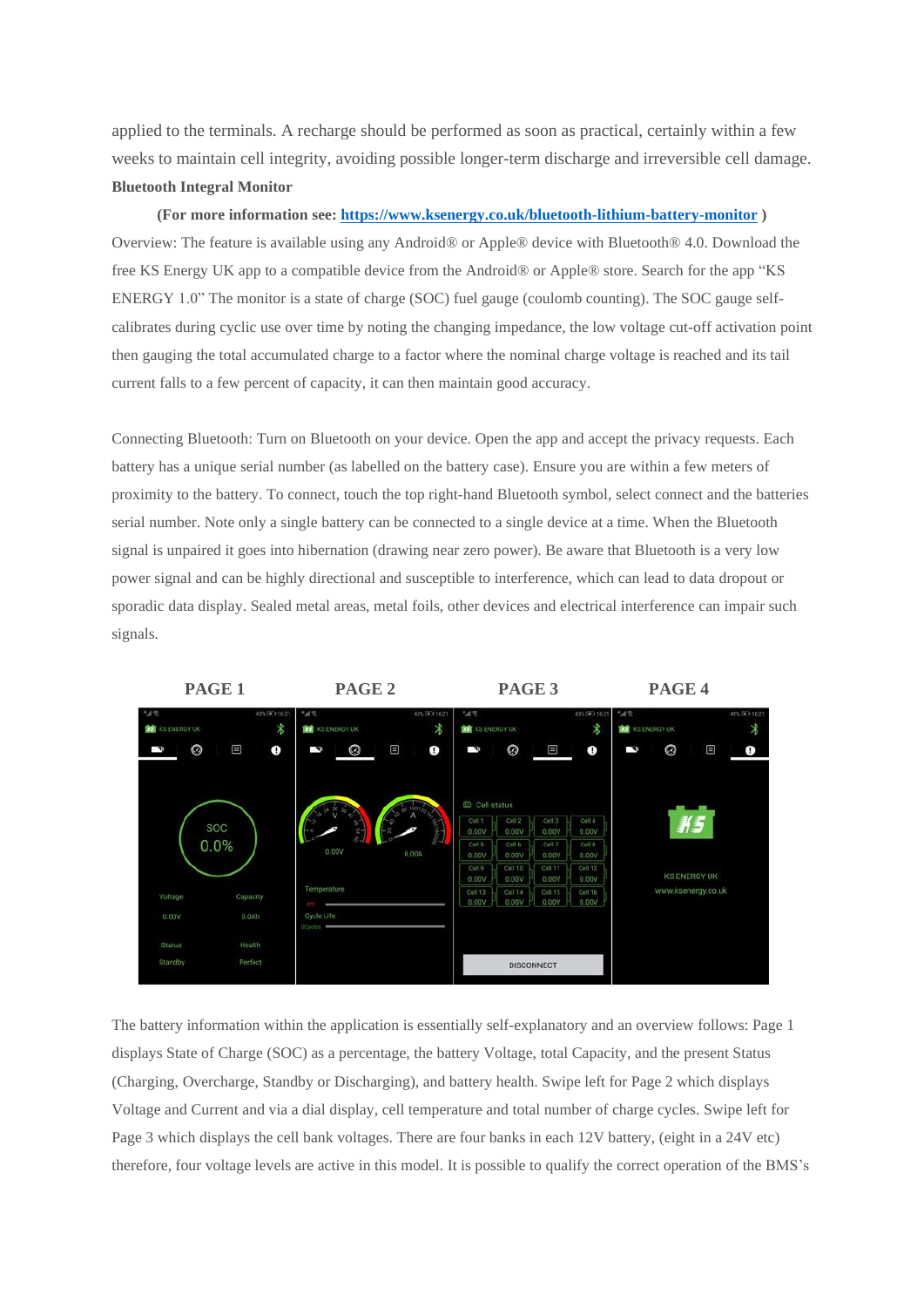auto balancing. Cells generally drift more towards the end of charging and then rebalancing is performed overtime at rest. Use this page to disconnect the battery from the Bluetooth.

When two or more batteries are paralleled together as a bank, multiplying total capacity, SOC may be monitored by logging into a single battery. Once the batteries have equalised over a few cycles sharing similar impedances, the total battery bank SOC indication becomes valid from a single reading, as will the banks total voltage. Do be aware that the current indication will indicate a factor division according to the number of batteries in parallel. For example, two 120AH batteries connected to make a 240AH bank under a load of 10A would produce a live reading of half (5A), however the SOC and voltage reflects entire bank.

Constant Current Discharge Table (Amperes  $@ 25°C$ )

|                      |      |     | əhr |  |
|----------------------|------|-----|-----|--|
| Cut of voltage 10.8V | 120A | 60A |     |  |